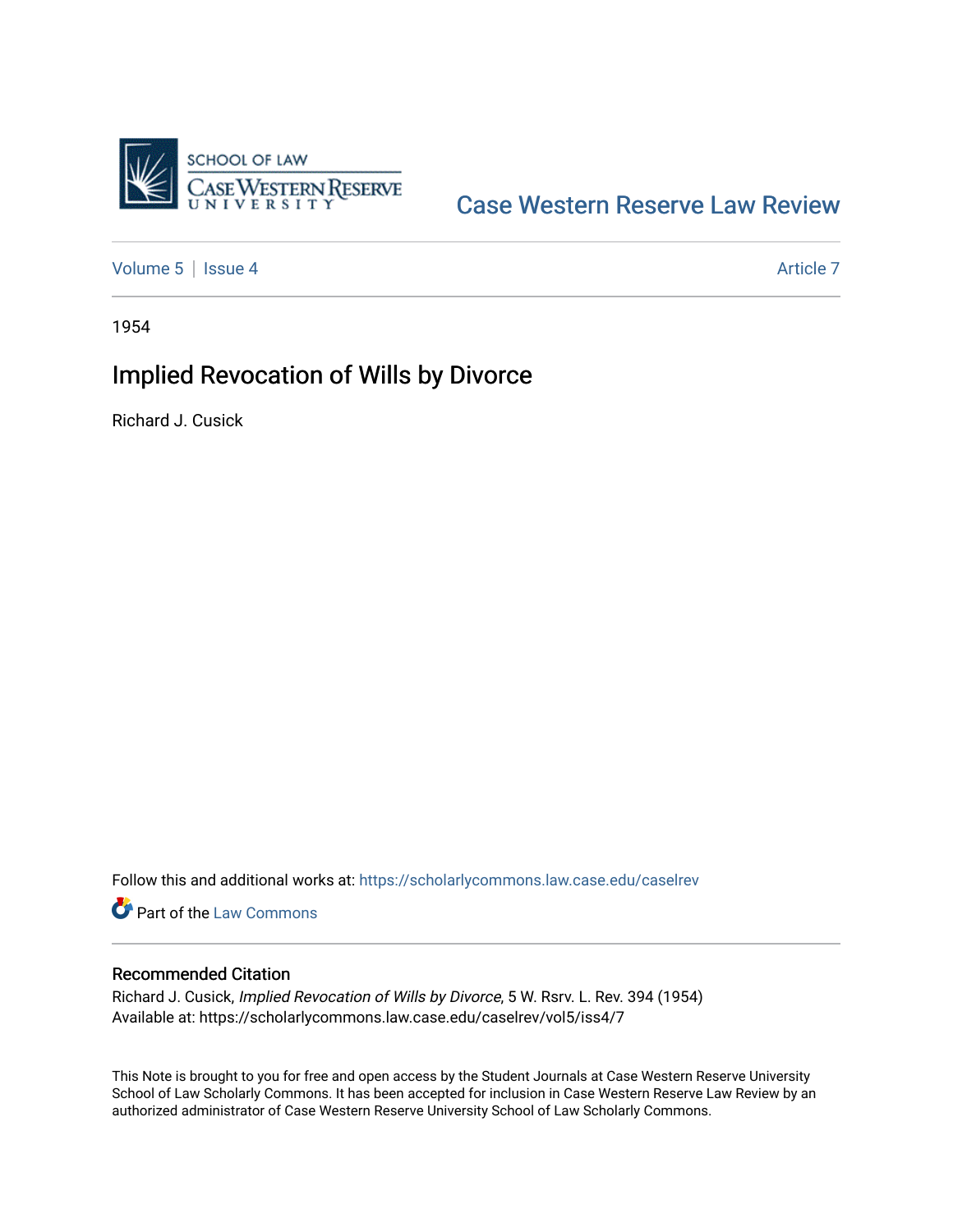The Ohio Supreme Court<sup>35</sup> now has an opportunity to re-examine its decision in *Miller* v. *Hammond* and perhaps take cognizance of the logic of the dissent, or the tune may indeed have arrived for the legislature to declare the public policy of the state of Ohio on this matter.<sup>36</sup>

CHARLES **PERELMAN**

## *Implied Revocation of Wills by Divorce*

**F**IRMLY IMBEDDED in the English common law is the principle that a will is revoked by implication when subsequent events produce a radical change in the circumstances of the testator. $<sup>1</sup>$  A change in the marital or</sup> parental status of an individual was thought to be of such a profound nature that **it** would cause a prior will to be revoked by operation of law. Thus, the subsequent marriage of a feme sole<sup>2</sup> or the subsequent marriage and birth of issue for a man3 was held to revoke a prior will on the grounds that the testator would have revoked it had he the opportunity of doing so during his lifetime.

The early English cases made no mention of a divorce subsequent to the execution of a will as a basis for implied revocation.<sup>4</sup> This was probably due to the rarity of divorce in that period and the disfavor with which it was looked upon in social and ecclesiastical circles.

Today with the increasing frequency of divorce the legislatures of the various states have become concerned with this problem. The overall issue of revocation of wills is governed by statutes which differ from state to state; however, the provisions concerning the effect of a divorce generally fall into one of three categories.

First, there are statutes which affirmatively state that a subsequent divorce revokes the testamentary provisions in favor of the testator's spouse. This means that when the spouse is sole legatee and devisee the entire will is revoked, but if other heirs are present the will is valid as to them. Only nine states<sup>5</sup> are included in this group. The explicit language of the statutes presents few other problems of interpretation.

**<sup>1</sup>** ROLLISON, **WILLs 237 (1939)**

<sup>&#</sup>x27;Hodsen v. Lloyd, 2 Bro. **C.C.** 535 **(1789)**

<sup>&#</sup>x27;Brush v. Wilkens, 4 Johns. Ch. 506 (1820)

<sup>&#</sup>x27;ATKINsON, WILLS **431** (2d ed. 1953)

**<sup>&#</sup>x27;E.g.,** PA. **STAT.** tit. 20, **§** 180.7(2) **"If** the testator is divorced from the bonds of matrimony after making a will, all provisions **in** the will in favor of his spouse so divorced shall be thereby revoked." ALA. CODi ANN. **nit. 61** § **9(1)** (Supp. **1951);** ARK. **STAT. ANN.** *tit.* **60, §** 60-404 (Supp. **1953), GA. CoDE ANN. §** 113-408 (1949); IND. **STAT. ANN.** *§* **59-610** (1949); **MNN. STAT. ANN. § 525.191** (1944); **N.C.** Code **§ 31-5.4** (1943)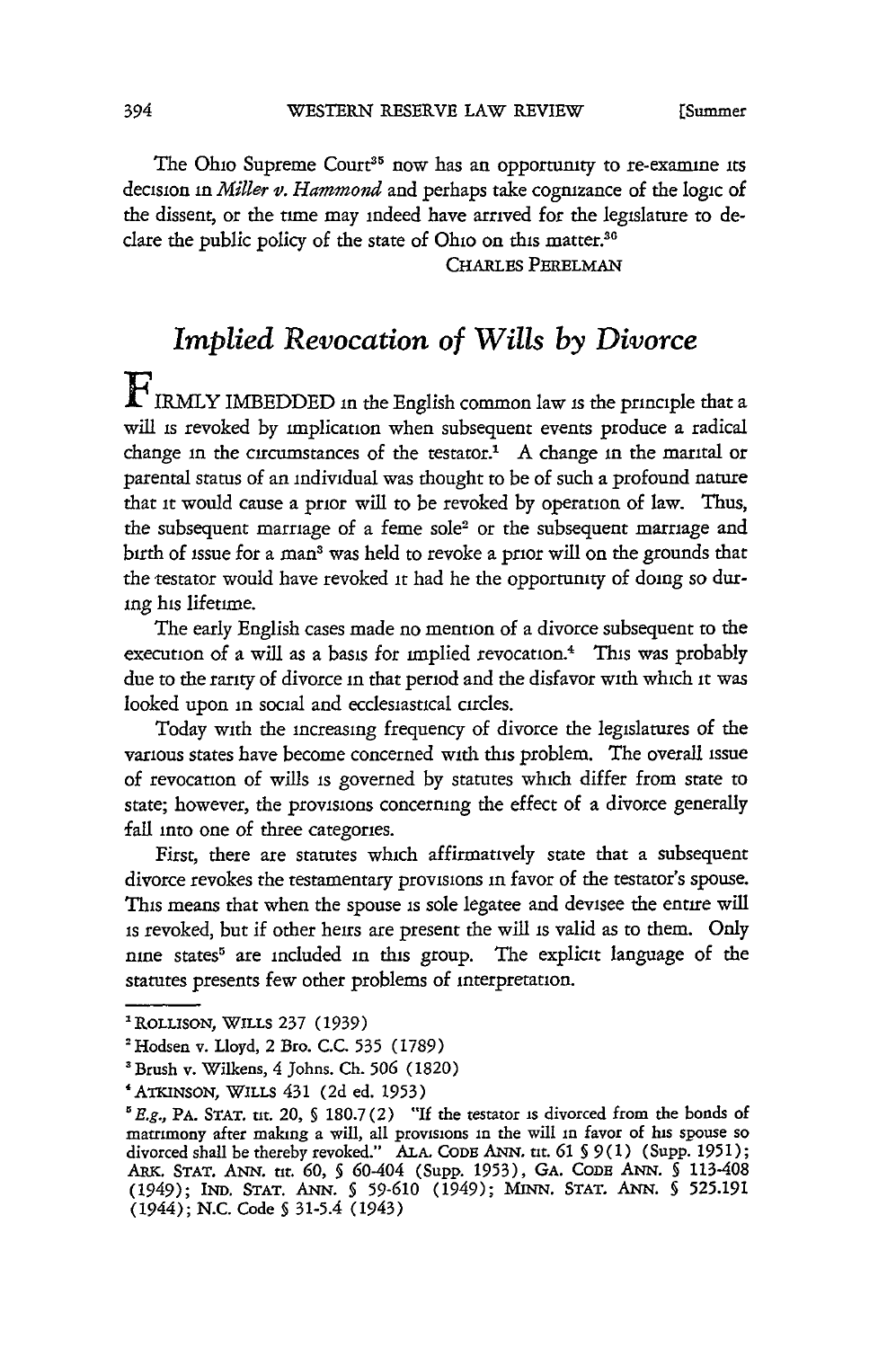#### NOTES

The second group is composed of twenty-eight jurisdictions whose statutes make no provision for revocation<sup>6</sup> by divorce and do not affirmatively preserve the common law doctrine of implied revocation.<sup>7</sup> The statutes of these states usually prescribe certain methods of revocation, such as burning or tearing of the will, or the publication of a later one. In construing these provisions most courts hold that the statutory methods are exdusive and no type of implied revocation is permitted.8 Usually, in these jurisdictions, **a** divorce even when coupled with a property settlement will not revoke a prior will? A few courts, however, adopt the view that such a statute is only applicable to intentional revocations and does not prevent revocation by operation of law.<sup>10</sup> Yet they seem reluctant to imply a revocation solely on the grounds of divorce.<sup>11</sup>

In the last group are twelve states whose statutes affirmatively preserve the common law doctrine of implied revocation but make no mention of divorce as such.<sup>12</sup> In these jurisdictions<sup>11</sup> is usually held that a divorce alone will not revoke a prior will,<sup>13</sup> but that a divorce coupled with a property settlement will do so.<sup>14</sup>

<sup>&#</sup>x27;In order to avoid an anesthetizing redundancy the terms "revocation of will" etc., will henceforth refer to the revocation of the testamentary provisions in favor of the testator's spouse.

*<sup>7</sup>E.g.,* CONN. REv. GEN. **STAT. § 6959** (1949) **"** No will or codicil shall be revoked in any other manner except by burning, cancelling, tearing, or obliterating it by the testator or by some person in his presence, by his direction, or by a later will or codicil." ARiz. CODE ANN. *§* 41-103 **(1939);** CAL. PROB. CODE **§** 70 (1949); COLO. STAT. ANN. c 126, §40 (1935); D.C. CODE **§** 19-103 (1940); FLA. STAT. ANN. **§** 731.14 (1944); IDAHO CODE ANN. **tit** 14, **§** 14-307 (1949); ILL. STAT. ANN. c. **3, § 197** (1941); IOWA CODE ANN. *§* 633.10 (1949); KY. REv. **STAT. §** 394.080 (1948); **LA. STAT.** ANN. art. 1692 **(1952);** MD. ANN. CODE GEN. LAWS art. **93, §** 349 (1951); Miss. CODE ANN. *§* **658** (1942); Mo. REv. ANN. **STAT. tit. 31,** 468.20 (1949); MONT. REv. CODEs ANN. **§** 91-122 (1947); N.J. STAT. ANN. **§** 3A:3-3 (1951); N.M. STAT. ANN. § 32-108 (1941); N.Y. DEc. ESTATE LAW **§** 34 (1949); N.D. REv. CODE § 56-0401 (1943); OKLA. **STAT** ANN. **tit.** 84, **§** 101 (1951); ORE. COMp. LAWS ANN. **§** 18-301 (1940); R.I. GEN. LAws c. **566 §** 18 (1938); S.C. CODE ANN. § 19-221 (1952); S.D. CODE **§** 56.0217 (1939); TEx. **STAT.** art. 8285 (1941); UTAH **CODE** ANN. **§** 74-1-19 **(1953);** VA. CODE ANN. *§* 64-59 **(1950);** W VA. CODE ANN. **§** 4045 (1949)

*<sup>&#</sup>x27;In re* Brannon's Estate, **111** Cal. **App.** 38, 295 Pac. 83 **(1931);** Sperioni v. Sperioni, 406 IMI. 28, 92 N.E.2d **63 (1950);** *In re* Silberstein's Will, **108** N.Y.S.2d 88 (Surr. **1951);** *In re* Nardo's Will, **268** App. Div. **865, 50** N.Y.S.2d **561** (1944).

*<sup>&#</sup>x27;Re* Patterson's Estate, 64 Cal. **App.** 643, 222 Pac. 374 (1923); *error dis'm,* **266** U.S. 594,45 Sup. Ct. **225 (1925);** Ireland v. Terwilliger, 54 So.2d **52,** (Fla. **1952);** Robertson v. Jones, 345 Mo. 278 (1940).

<sup>&</sup>quot;Pascucci v. Alsop, 147 F.2d **880** (D.C. 1945); McGuire v. Luckey, **129** Iowa **559, <sup>105</sup>**N.W 1004 **(1906).**

*<sup>&#</sup>x27;In re* Brown's Estate, **139** Iowa **376, 117** N.W **260** (1908).

*<sup>&#</sup>x27;E.g., NEV.* COMP. LAWS ANN. *§* **9912:** "No will in writing shall be revoked unless by burmng, tearing, cancelling, or obliterating the same but nothing con-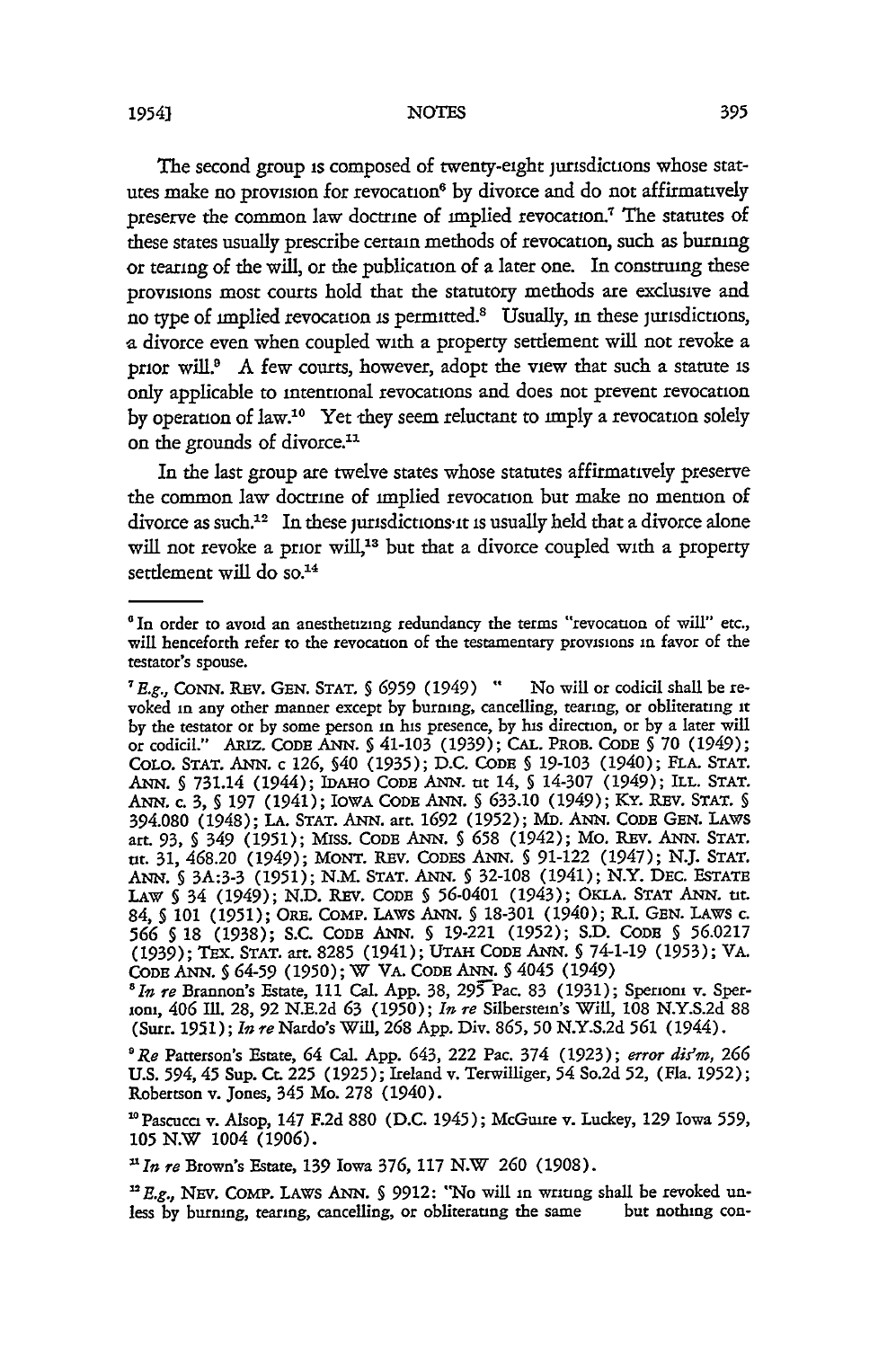[Summer

The better-reasoned cases involving statutes which preserve the doctrine of implied revocation but make no mention of divorce hold that the only motives for which a man would leave property to his wife are **(1)** his affection for her and/or (2) his obligation to support her. When there is a divorce or annulment coupled with an alimony award or a property settlement, it would seem that these motives have vanished, and therefore the law will presume that the testator intended to revoke his will. This argument becomes more apparent when either of the parties subsequently remarries.<sup>15</sup>

Frequently courts in following this reasoning will treat the implied revocation as an irrebuttable presumption and evidence of the testator's contrary intention will not be allowed unless it amounts to a republication. <sup>16</sup>

Where the presumption is not conclusive, the elapsed time between the divorce and the death of the testator has been taken into account by some courts. A long period of tune is evidence negating the intention of the testator to revoke his will, while a short period of time is not." However, this point is a makeweight factor and of itself seldom controlling.

Where the will was made prior to but not expressly contingent upon a marriage between the testator and a named beneficiary under the will, a later divorce and property settlement between the two does not invalidate the bequest. Since many other factors unrelated to the marriage could have motivated the gift, an implied revocation is unwarranted.<sup>18</sup>

If the will grants to the spouse on condition that she still be the testator's spouse at the time of his death, a subsequent divorce revokes the will regardless of the statutory provisions involved.<sup>19</sup> But where the will states "to my

tamed in this section shall prevent the revocation implied by law from subsequent changes in the condition or circumstances of the testator." DEL. CODE ANN. tit. 12, **§ 109** (1953); ME. REv. STAT. c. 155, **§** 3 (1944); MAss. ANN. LAws c. **191,** *§* 9 (1932); MicH. STAT. **ANN.** § 27.3178 (1949); N.H. REv. LAws c. 350, **§** 14 (1942); OHIO REV. CODE **§ 2107.33** (OHIo GEN. CODE **§** 10504-47); **TENN.** CODE ANN. **§** 8097 (Williams 1934); VT. REv. STAT. **§** 2829 (1947); Wis. STAT. **§** 238.14 **(1951);** WYO. COMP. STAT. ANN **§** 6-306 (1945)

<sup>&</sup>quot;Chariton v. Miller, 27 Ohio St. 298 (1875); Baacke v. Baacke, **50** Neb. **18,** 69 N.W *699* (1896).

<sup>&#</sup>x27;Lansing v. Haynes, 95 Mich. **16,** 54 N.W **699** (1853); Younker v. Johnson, **160** Ohio St. 409, **116** N.E.2d **715** (1954); *In* **re** Barns, 143 Wis. 234, **126** N.W 9 **(1910);** Johnston v. Laird, 48 Wyo. 532, 52 P.2d **1219** (1935)

*i 5in* **re** Gilmour s Estate, 146 Misc. **113, 260** N.Y. Supp. **761** (Surr. 1932).

*<sup>&</sup>quot;In* re McGraw s Estate, 233 Mich. 440, 207 N.W **10** (1926); *In re* Kort's Estate, **260** Wis. 621, **51** N.W.2d **501** (1952); *In re* Bartis, 143 Wis. 234, **126** N.W 9 (1910)

<sup>&</sup>lt;sup>17</sup> Card v. Alexander, 48 Conn. 492 (1881) (five year interval); Murphy v. Markis, <sup>98</sup>**N.J.** Eq., 153 At. 840 (1925), *af'd* <sup>99</sup>**N.J. Eq.** 888, 132 Ad. 923 (1925) (seven year interval) In both cases the long period of time was considered as evidence that the deceased did not intend to change his will.

<sup>&</sup>quot;Codner v. Caldwell, **156** Ohio St. 197, **116** N.E.2d 594 (1951)